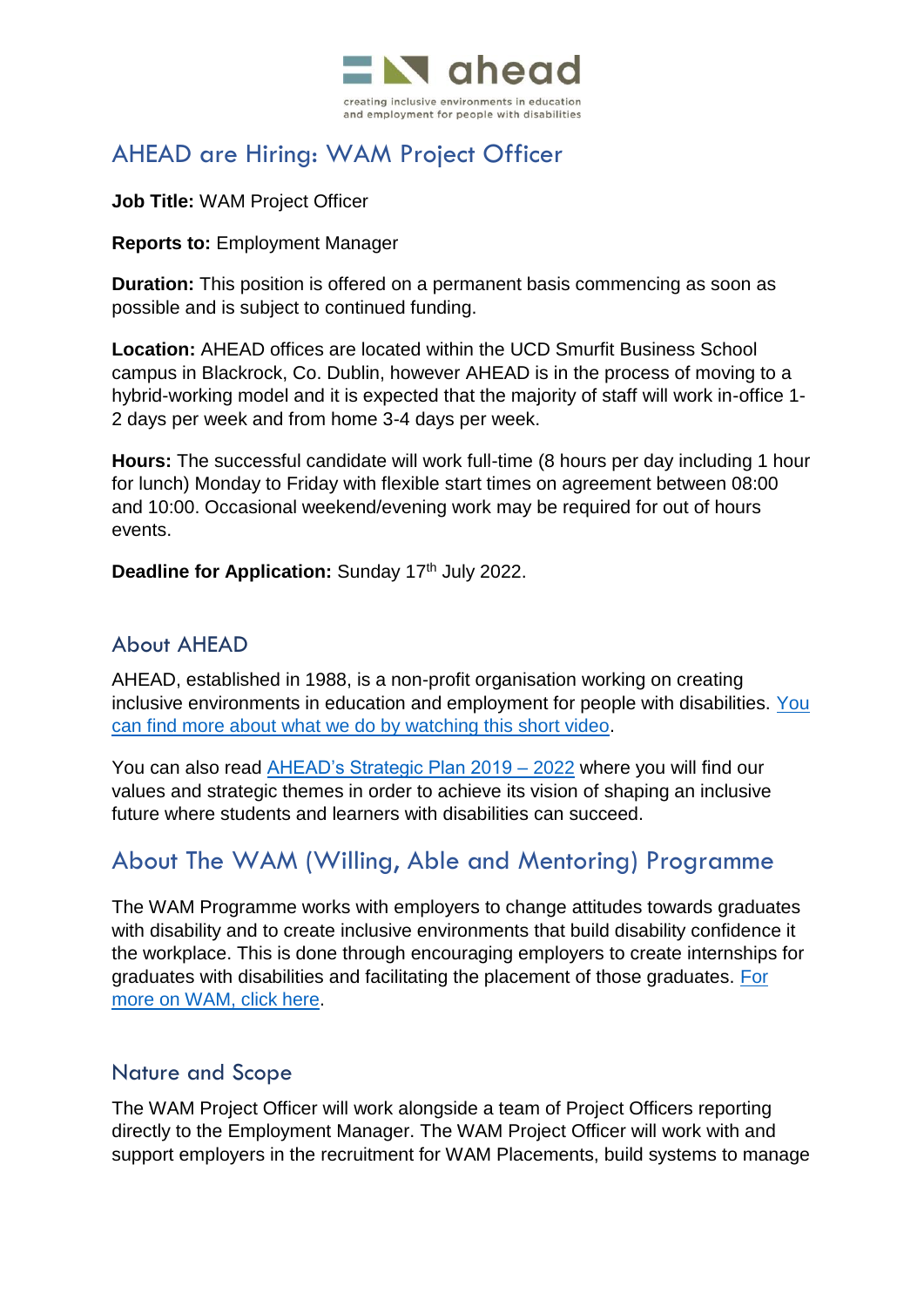

disability in the workplace and to assess the support and workplace accommodation needs of gradates with disabilities starting on internship programmes.

# Key Responsibilities

#### Organisation, Training and Reporting

- To plan, set up and carry out workplace needs assessments of graduates with disabilities starting on work placements and internships with employers.
- Deliver and facilitate training with employers on a range of topics which include mentoring, pre-placement, inclusive recruitment and disability awareness.
- Maintain good and accurate records in relation to all aspects of work.
- Develop, plan and organise events for employers and/or graduates as necessary.
- Analyse, evaluate and monitor the effectiveness of the programme on a continuous basis.
- Contribute to reporting systems both internally and externally to employers and to the funders of the programme.

#### Stakeholder Engagement and Communications

- Build and maintain key relationships with employers working ensuring the visibility and reputation of The WAM Programme is upheld.
- Maintain close communications with students and graduates with disabilities applying and participating in The WAM Programme.
- Work in collaboration with employers to identify key work place tasks and resolve issues and come up with solutions where appropriate.
- Represent WAM and AHEAD in a variety of external contexts, and at relevant conferences/events.
- Contribute to the development of WAM communications, events and social media output.

#### Other Key Activities

• Keep abreast of relevant changes to new technologies and practices concerning employment and the inclusion of people with disabilities/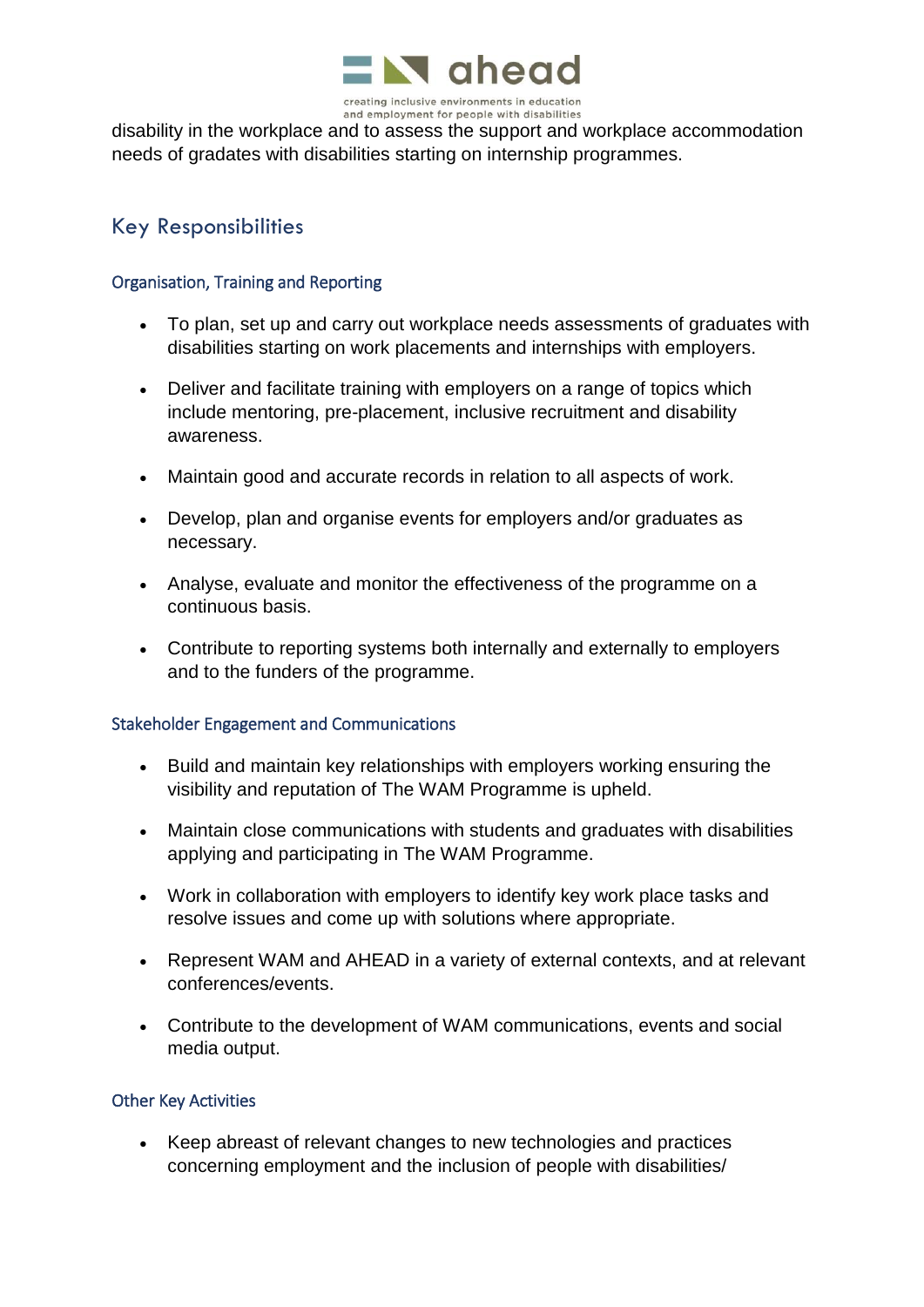

- Undertake disability-proofing of workplace tasks, accessibility and recruitment processes.
- Participate in weekly team meetings, produce written reports on the work of WAM for the Employment Manager, the CEO and AHEAD Board on request.
- Undertake other duties as may reasonably be assigned from time to time by the Employment Manager
- Work on other projects and events in AHEAD as required.

## Person Specification

#### Working Style

- A 'team player' ethic and willingness to help with day to day activities and work to support the WAM team and other AHEAD staff during busy periods.
- An honest and reliable individual with a willingness to admit mistakes and point out system flaws to the WAM Team.
- A self-directed individual who can work on their own initiative, identify areas of improvement and actively work to achieve improvements.

#### Required Experience & Skills

- Minimum of 2 years' experience working in an administrative or similar role.
- Demonstrable organisational skills such as maintaining accurate records, preparing evaluations, event management and report writing.
- Ability to communicate messages effectively in a variety of contexts, e.g. presenting at events, training employer staff and facilitating meetings.
- Demonstrated experience of ICT skills including database management (excel), word processing, and associated report formatting etc.
- Knowledge of issues concerning disability and the workplace and other equality issues.

#### Desirable Experience & Skills

- A third-level qualification in a relevant area.
- Knowledge of content management systems (e.g. Mailchimp, Wordpress and eLearning platforms etc.)